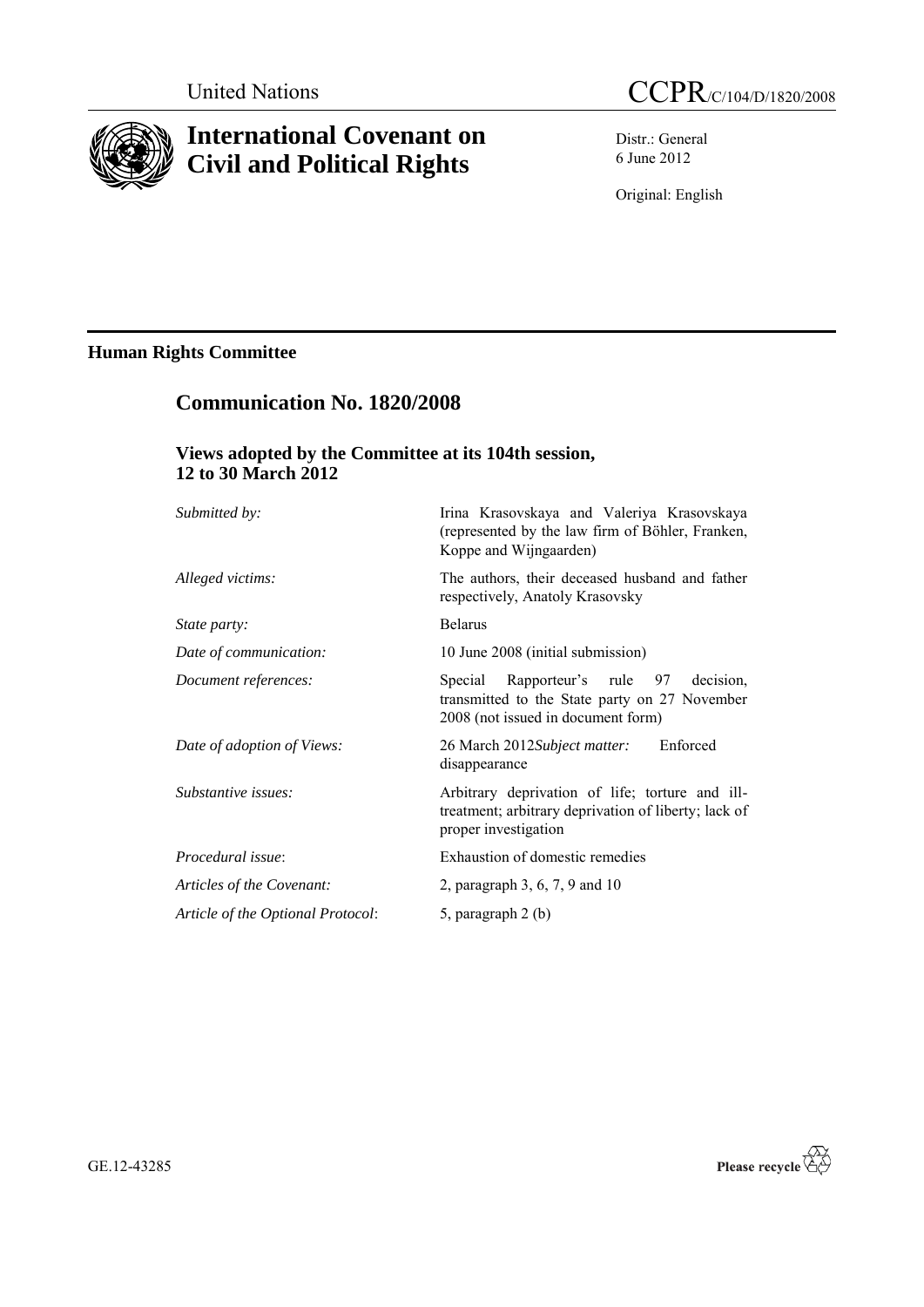## **Annex**

# **Views of the Human Rights Committee under article 5, paragraph 4, of the Optional Protocol to the International Covenant on Civil and Political rights (104th session)**

concerning

#### **Communication No. 1820/2008\***

| Submitted by:          | Irina Krasovskaya and Valeriya Krasovskaya<br>(represented by the law firm of Böhler, Franken,<br>Koppe and Wijngaarden) |
|------------------------|--------------------------------------------------------------------------------------------------------------------------|
| Alleged victims:       | The authors, their deceased husband and father<br>respectively, Anatoly Krasovsky.                                       |
| <i>State party:</i>    | <b>Belarus</b>                                                                                                           |
| Date of communication: | 10 June 2008 (initial submission)                                                                                        |

*The Human Rights Committee*, established under article 28 of the International Covenant on Civil and Political Rights,

*Meeting* on 26 March 2012,

*Having concluded* its consideration of communication No. 1820/2008, submitted to the Human Rights Committee on behalf of Anatoly Krasovsky under the Optional Protocol to the International Covenant on Civil and Political Rights,

*Having taken into account* all written information made available to it by the authors of the communication,

*Adopts* the following:

### **Views under article 5, paragraph 4, of the Optional Protocol**

1. The authors of the communication are Irina Krasovskaya and Valeriya Krasovskaya, both Belarusian nationals born in 1958 and 1982, respectively, currently residing in the Netherlands. They submit the communication on behalf of Anatoly Krasovsky, born in 1952, respectively their husband and father, and claim that Belarus violated his rights under articles 6, 7, 9 and 10 of the International Covenant on Civil and Political Rights. The authors also claim that they are victims of a violation of their rights under article 7 of the Covenant. The authors are represented by the law firm Böhler, Franken, Koppe and

<sup>\*</sup> The following members of the Committee participated in the examination of the present communication: Mr. Lazhari Bouzid, Ms. Christine Chanet, Mr. Ahmad Amin Fathalla, Mr. Cornelis Flinterman, Mr. Yuji Iwasawa, Mr. Walter Kälin, Ms. Zonke Zanele Majodina, Mr. Gerald L. Neuman, Mr. Michael O'Flaherty, Mr. Rafael Rivas Posada, Sir Nigel Rodley, Mr. Fabián Omar Salvioli, Mr. Marat Sarsembayev, Mr. Krister Thelin and Ms. Margo Waterval.

The text of an individual opinion by Committee member Mr. Fabián Omar Salvioli is appended to the text of the present Views.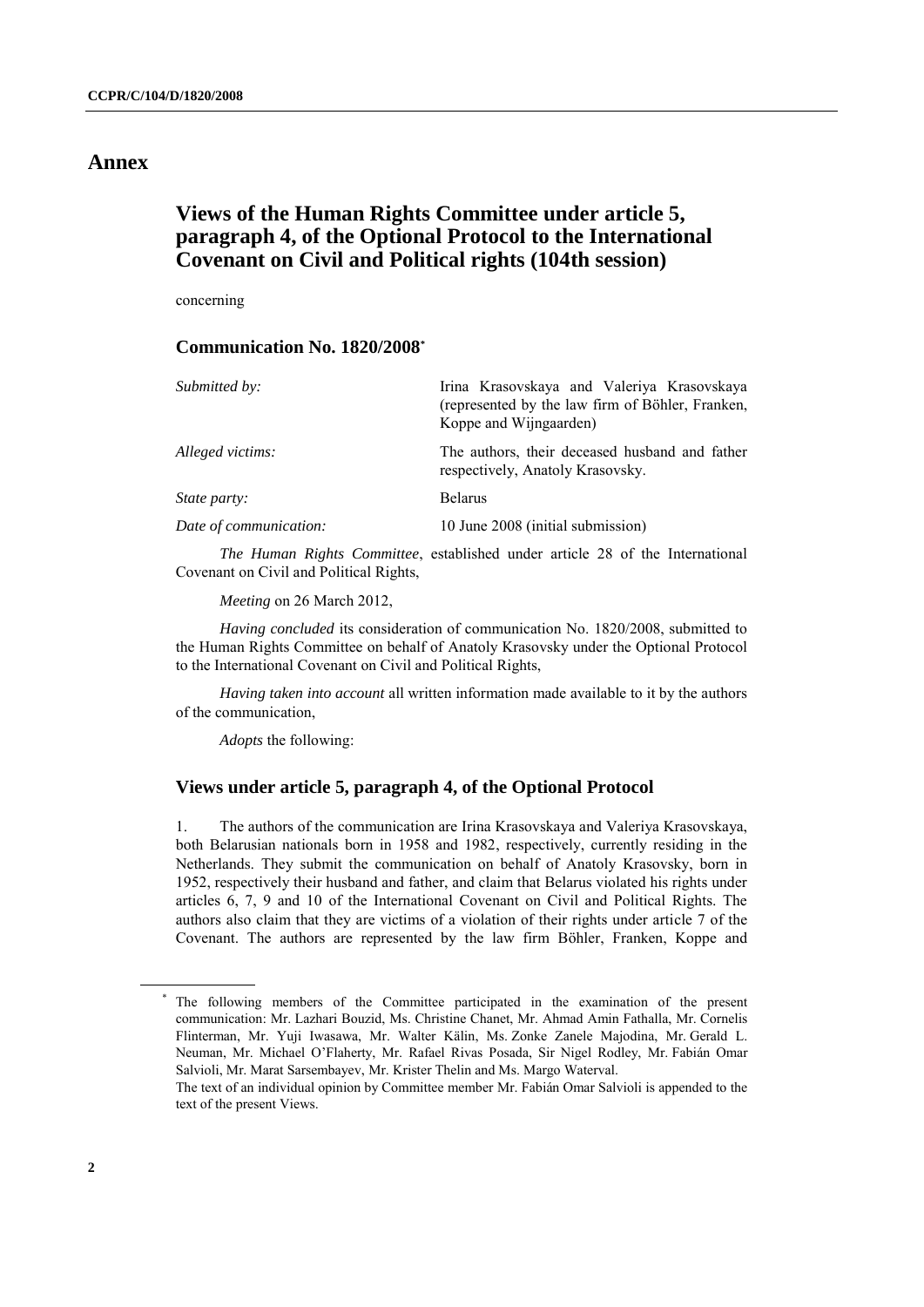Wijngaarden (Netherlands). The Optional Protocol entered into force for Belarus on 30 December 1992.

#### **The facts as presented by the authors**

2.1 Mr. Krasovsky was a businessman in Belarus. During the 1990s, he provided the political opposition with financial and other support, and was a personal friend of Viktor Gonchar, a prominent opponent of Belarus President Alexander Lukashenko. Mr. Gonchar was also Deputy Prime Minister of Belarus (1994-1995), and Chairman of the Supreme Council (Parliament) in 1999.

2.2 In August 1999, Mr. Krasovsky was arrested by the police under the accusation of not having repaid a bank loan on time. He was discharged after a week, after having paid bail of US\$ 102,000. He was also harassed by the authorities because of his political activities.

2.3 On 19 September 1999, Mr. Krasovsky's friend, Mr. Gonchar, was planning to chair an extended session of Parliament to hear the findings of a Special Parliamentary Commission on grave crimes allegedly committed by President Lukashenko, in order to decide whether to initiate an impeachment procedure. When walking on the street on 16 September 1999, Mr. Gonchar and Mr. Krasovsky were approached by several unidentified individuals. These individuals forced them to get into Mr. Krasovsky's car and drove to an unknown destination. Traces of blood were later found at the place of their abduction.

2.4 There was a clear political motive to this disappearance. In support of their claims, the authors cite extensive portions of a memorandum by Christos Pourgourides prepared for the Parliamentary Assembly of the Council of Europe (the PACE memorandum).<sup>1</sup> According to the author, the Belarus President had at that time developed a reputation for disregarding basic human rights, and in the month preceding the disappearance of Mr. Krasovsky, former Minister of Interior Yuri Zakharenko had also disappeared.

2.5 On 20 September 1999, the Prosecutor's Office launched a criminal investigation into the disappearance of Mr. Krasovsky. Mr. Chumachenko was appointed as an investigator in the case.

2.6 On 21 November 2000, General Nikolai Lapatik, Chief of the Criminal Police of Belarus, wrote a letter to the Belarus Minister of the Interior.<sup>2</sup> In this handwritten letter, General Lapatik affirmed that the Secretary of the Belarusian Security Council had ordered the murder of former Minister of Interior Yuri Zakharenko. According to General Lapatik, the murder was carried out by a high-ranking officer, Colonel Dmitry Pavlichenko, with the assistance of the Minister of Interior at the time, Yuri Sivakov. The latter had provided Mr. Pavlichenko with the pistol, which had been temporarily removed from a prison. <sup>3</sup> The same weapon, affirmed General Lapatik, had been used on 16 September 1999, when Messrs. Gonchar and Krasovsky disappeared.

2.7 The authorities could not provide any plausible explanation for the removal of the pistol. The Prosecutor's Office failed to investigate the reasons for the removal of the pistol

 $<sup>1</sup>$  The memorandum presents the results of the investigatory work on four disappearances in Belarus,</sup> including the disappearance of Mr. Krasovsky, carried out by the PACE Rapporteur, Christos Pourgourides. The memorandum was drafted following Mr. Pourgourides' visit to Belarus and a number of interviews with government officials.

<sup>&</sup>lt;sup>2</sup> The authors do not provide a copy of this letter.

<sup>&</sup>lt;sup>3</sup> According to the general, the weapon in question was a special pistol, and was used to carry out the executions of those on death row.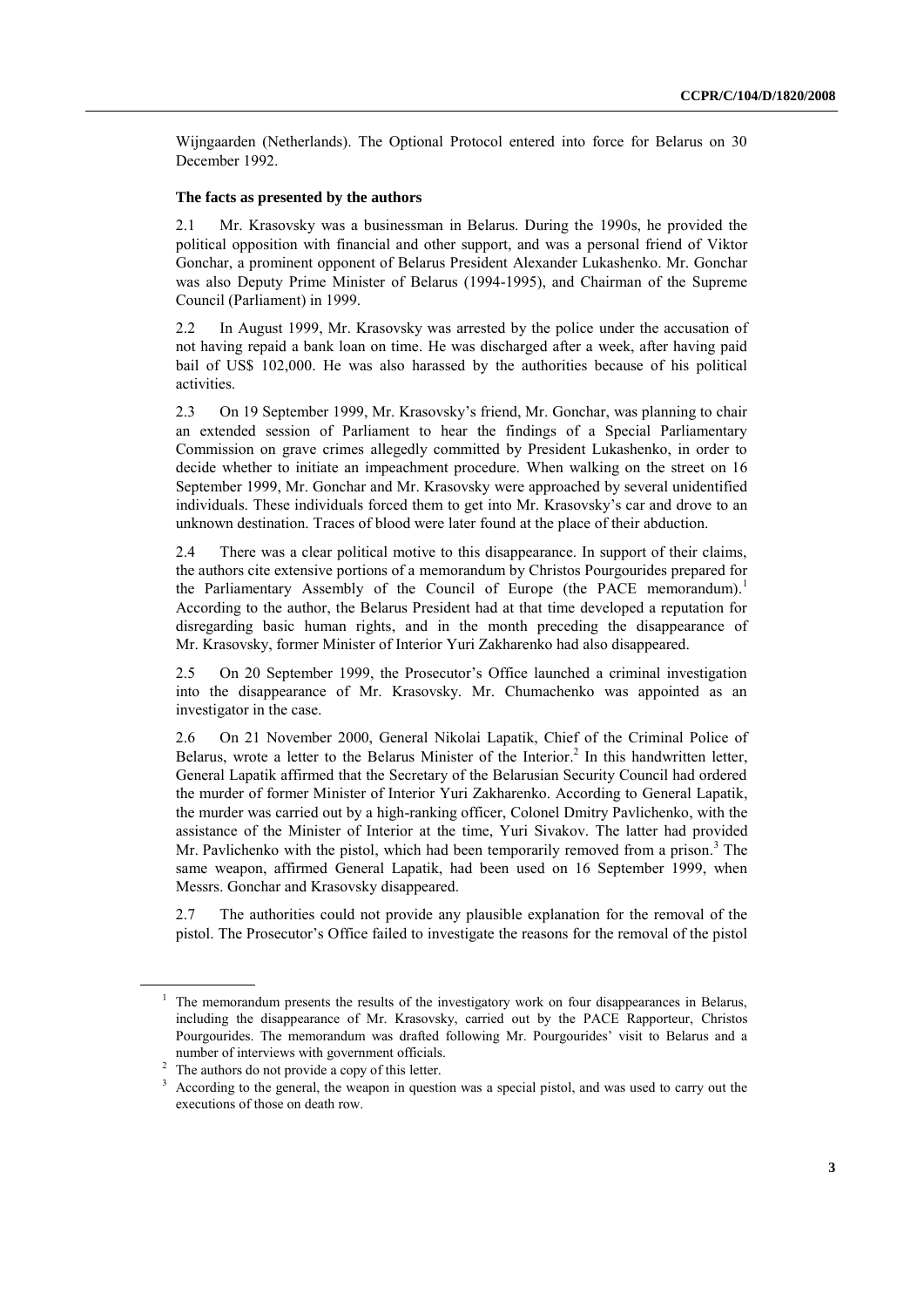from the prison. The findings of the PACE memorandum show that the pistol was likely used to carry out the assassination of Mr. Krasovsky.

2.8 The authors, citing the PACE memorandum, submit that the genuineness of the handwritten note by General Lapatik was confirmed by then Minister of Interior Vladimir Naumov, the addressee of General Lapatik's note, and by then Prosecutor General of Belarus, Mr. Sheyman. The PACE memorandum found that no investigation into the accusations contained in General Lapatik's note was carried out. For example, the red paint found at the crime scene was not compared to the paint of the red car referred to in General Lapatik's letter that was allegedly driven by Colonel Pavlichenko. These findings of the PACE memorandum indicate clear efforts of collusion and cover-up during the investigation.

2.9 Following this and as a result of General Lapatik's letter, Colonel Pavlichenko was arrested on 22 November 1999. The arrest warrant was signed by then Chief of the Belarus KGB, Mr. Matskevich, and sanctioned by the Prosecutor General. However, Colonel Pavlichenko was released shortly afterwards and was promoted, presumably by direct orders of Mr. Lukashenko. Several other officials who had affirmed that other officers were involved in the abductions were promptly replaced or dismissed. Since then, the investigation into the disappearance of Messrs. Krasovsky and Gonchar has been blocked.

2.10 On 20 January 2003, a prosecutor decided to close the case. The authors appealed against the decision of the Prosecutor's Office to stop the investigation into Mr. Krasovsky's disappearance. As a result the case was officially reopened. To date, the investigation by the Belarus police has not yielded any tangible results. Every three months, a letter is sent to the authors, confirming that the investigation is still ongoing, but there is no proof or even a suggestion that actual investigatory work is being conducted. There are strong indications that Belarus officials are to be blamed for the enforced disappearance of both men, and that the police was kept from disclosing or acting upon this information by high-ranking government officials.

2.11 It is clear from a number of reports by non-governmental organizations<sup>4</sup> that the regime in place does not shy away from illegal acts in order to remain in power. At the time of the disappearance of Messrs. Krasovsky and Gonchar, an alternative presidential election campaign was being organized by the opposition, and both men were taking active part in it. The political situation in the country was very unstable.

2.12 The authors have consistently asked the authorities to investigate certain specific indications. However, none of their suggestions were followed by the investigators. On 9 October 2002, 5 November 2002, 20 November 2002, 10 January 2003, 3 February 2003 and other dates, they submitted numerous complaints. There is no other remedy to exhaust and in any case domestic remedies have already been unreasonably prolonged.

#### **The complaint**

3.1 The authors claim that the State party has violated article 6 of the Covenant in relation to Mr. Krasovsky, as it is highly likely that he was the victim of an extrajudicial killing committed by State officials.

3.2 The State party has also violated Mr. Krasovsky's rights under article 7 of the Covenant. The authors point out that, in a number of cases, the Committee held that the enforced disappearance of a person constituted cruel and degrading treatment, as the victim

<sup>4</sup> In support of their claims, the authors refer to Amnesty International reports, dated 1 January 2000 and 21 July 2000, and findings of the Governing Council for the Inter-Parliamentary Union, dated 19 October 2005.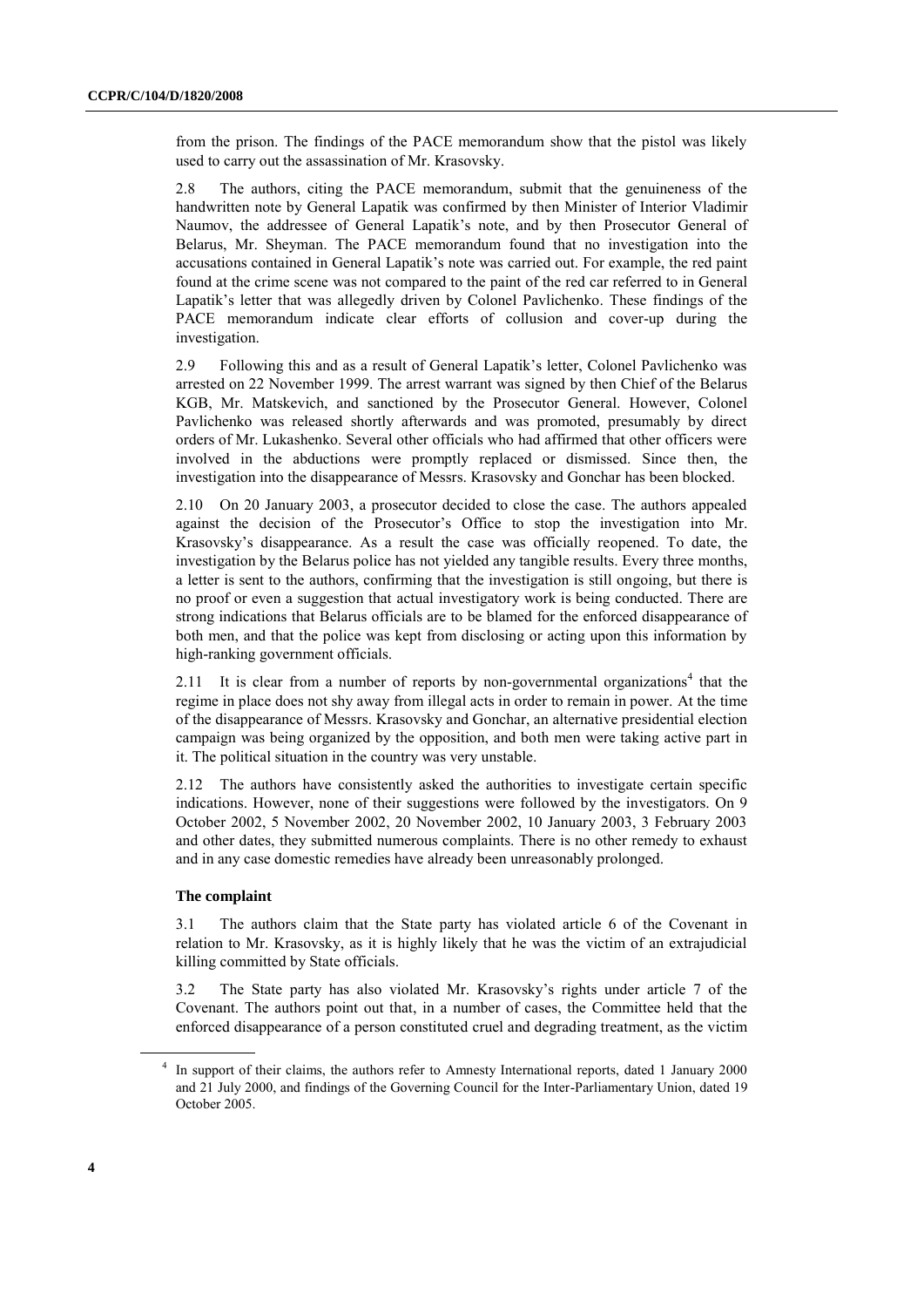had suffered a breach of his or her rights under article 7, and that his or her direct relatives had suffered likewise. The authors claim that therefore they are also victims of a violation of their own rights under article 7 of the Covenant, due to the mental anguish suffered because of Mr. Krasovsky's disappearance.

3.3 The State party has also breached Mr. Krasovsky's rights under article 9 of the Covenant, as his abduction should have been considered to be arbitrary and his arrest unlawful. He was also never brought before a judge and was unable to initiate proceedings before a court.

3.4 The authors lastly claim a violation of article 10 of the Covenant, as Mr. Krasovsky was likely killed while in the hands of State officials.

#### **State party's comments on admissibility and merits**

4.1 On 20 October 2009, the State party provided its observations on merits and admissibility. The State party claims that the authors' complaint is based on speculations about the disappearance of Mr. Krasovsky.

4.2 Belarus is not a member of Parliamentary Assembly of the Council of Europe (PACE) and did not participate in the preparation of the PACE memorandum by Mr. Pourgourides. The said memorandum, referred to by the authors, therefore has no bearing on the merits of the current case.

4.3 On 17 September 1999, the relatives of Mr. Krasovsky and Mr. Gonchar informed the law enforcement authorities of the city of Minsk about their disappearance. On 20 September 1999, the Prosecutor's Office of the city of Minsk launched a criminal investigation.

4.4 It was ascertained during the investigation that Mr. Gonchar and Mr. Krasovsky were last seen exiting a bathhouse and entering a Jeep Cherokee that belonged to Mr. Krasovsky. During the investigation of the scene, the investigators found plastic and glass fragments, trace evidence suggesting a car braking and hitting a tree, and traces of blood.

4.5 Based on the forensic tests conducted as a part of the investigation, the plastic and glass fragments could belong to the Jeep Cherokee that belonged to Mr. Krasovsky. It was also ascertained that the blood that was found was from Mr. Gonchar, not Mr. Krasovsky.

4.6 During the investigation, the law enforcement authorities have examined several motives for this crime, including personal relations, political connections and business activities. Law enforcement authorities also followed up reports in the mass media, which stated that Mr. Gonchar and Mr. Krasovsky were murdered by a gun taken from temporary confinement ward No. 1. Such allegations, circulated by Oleg Alkaev, the former head of temporary confinement ward No. 1, and Mr. Lapatik, the Chief of Criminal Police of the city of Minsk, were investigated and found to be groundless.

4.7 Law enforcement authorities also examined the location where some reports said Mr. Gonchar and Mr. Krasovsky were buried. No bodies were found during the examination. In connection with this crime, the law enforcement authorities also questioned two suspects, Mr. I. and Mr. M., both of whom are serving sentences for committing other serious crimes, and no connection was found.

4.8 The State party also contends that Colonel Pavlichenko, who is referred to in the authors' submissions, was never a suspect in the case, and was never arrested in relation to this case.

4.9 Despite all the measures that were taken, the whereabouts of Mr. Gonchar and Mr. Krasovsky remain unknown. The investigation into the disappearance is continuing, and the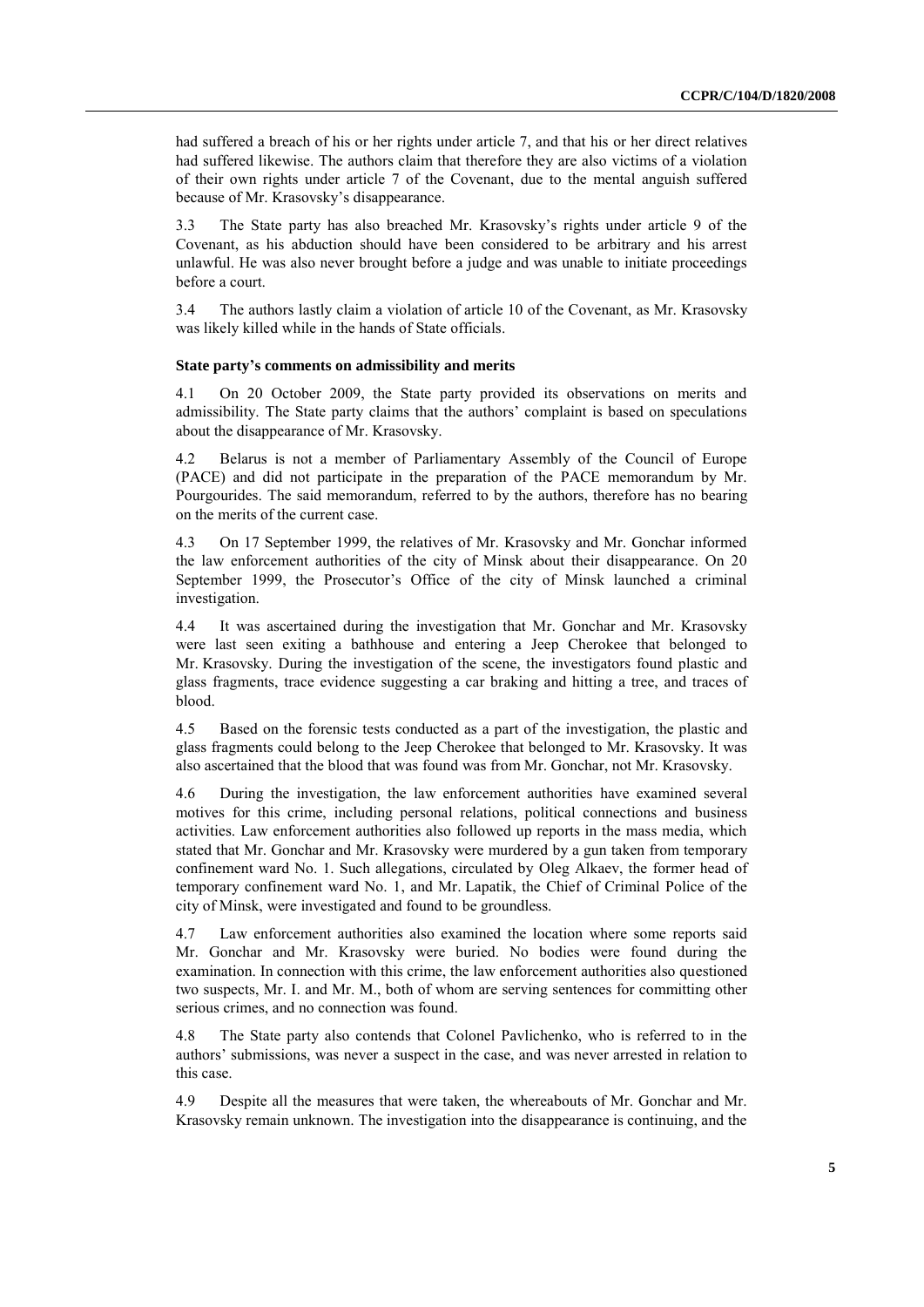information remains confidential until it is completed. The State party claims that the authors' allegations concerning inaction and the discontinuance of the investigation by law enforcement authorities are groundless.

4.10 Since the investigation is still ongoing, the authors have not exhausted all available domestic remedies, and therefore the Committee should consider the communication inadmissible.

#### **Further submission from the authors**

5.1 On 19 February 2010, the authors submit that despite the State party's submission on 20 October 2009, the communication must be considered admissible under all requirements of the Optional Protocol.

5.2 The authors reiterate their position that the State party did not properly investigate Mr. Krasovsky's disappearance. After several promising leads were discovered that possibly incriminated high-ranking officials, the investigation "collapsed", and on 20 January 2003, it was officially suspended. On 23 June 2003, the investigation was reopened. The authors submit that every three months they receive a letter stating that the investigation remains ongoing.

5.3 In support of their claims, the authors refer again to the PACE memorandum. They claim that the State party should not disregard this document, which contained very important findings.

5.4 Because the investigation did not produce any tangible results for over 10 years, the authors exhausted all domestic remedies. Since the reopening of the investigation on 23 June 2003, the authors have sent several requests to the police asking about the progress in the investigation.

5.5 The burden of proof cannot rest only on the author of the communication, according to a well-established Committee jurisprudence. The State party and the author do not always have equal access to the evidence. The authors claim that it is the State party's duty to investigate in good faith all allegations of violations of the Covenant made against it and its representatives and to furnish the Committee with the information available to it. Because no such information was provided, the authors claim there has been no effective investigation of the case by the State party.<sup>5</sup>

5.6 Mr. Krasovsky's case was submitted to the Working Group on Enforced or Involuntary Disappearances. This fact, the authors claim, should not preclude the Committee from considering the case.

#### **Further submissions from the State party**

6. In its further submissions dated 8 July 2010 and 4 September 2010, the State party reiterates its position that it assumed obligations under article 1 of the Optional Protocol to receive and consider communications from individuals subject to its jurisdiction who claim to be victims of a violation by the State party of any of the rights set forth in the Covenant. The State party submits that it did not accept any other obligations under article 1 of the Optional Protocol. Therefore, the State party claims that the Committee cannot consider communications submitted to it by a third party.

<sup>5</sup> The authors refer to parts of a resolution of the Committee on Human Rights of the Inter-Parliamentary Union, which, in turn, cites findings of the memorandum prepared by Mr. Pourgourides for the Parliamentary Assembly of the Council of Europe.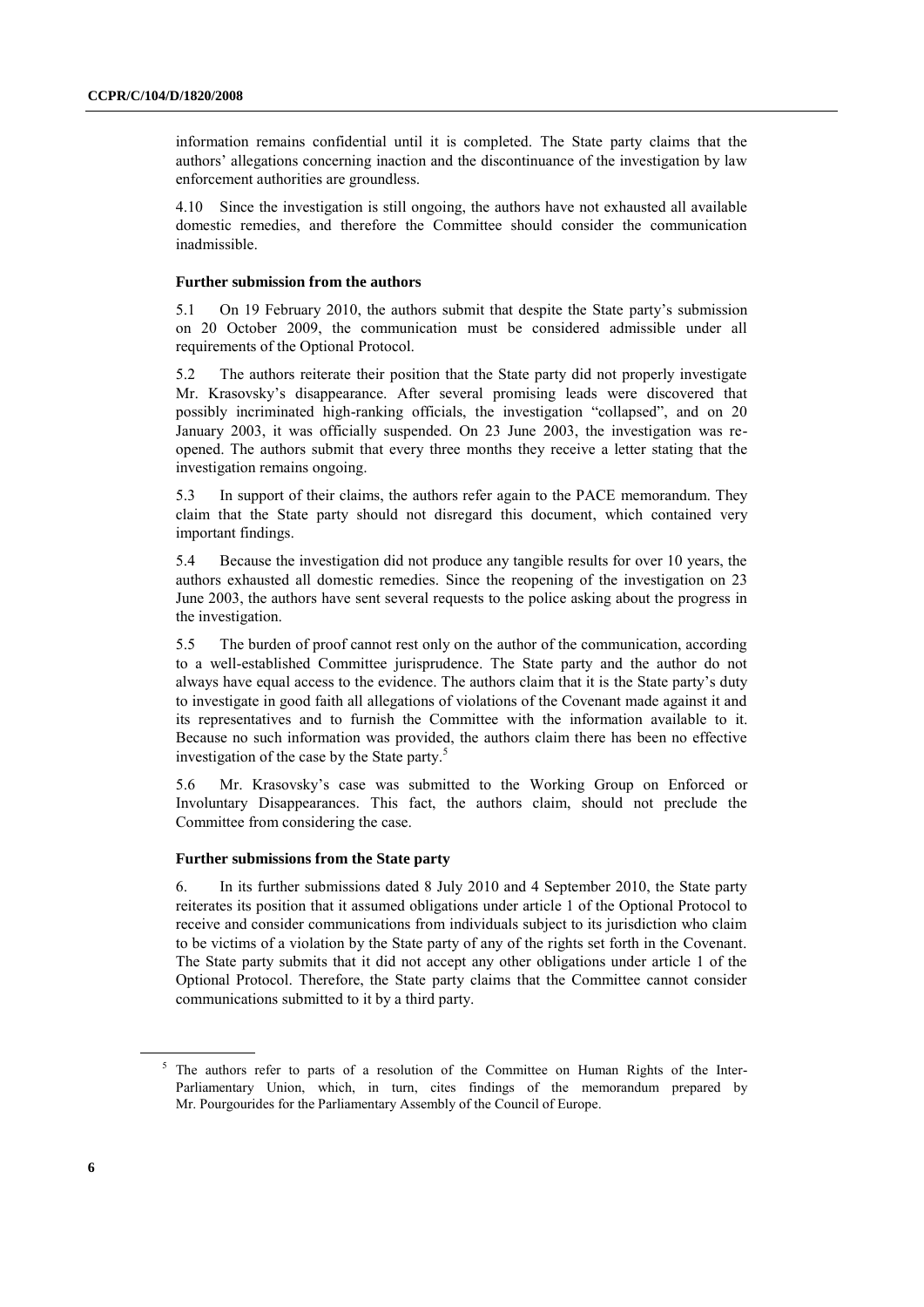#### **Issues and proceedings before the Committee**

#### *Consideration of admissibility*

7.1 Before considering any claim contained in a communication, the Human Rights Committee must, in accordance with article 93 of its rules of procedure, decide whether or not it is admissible under the Optional Protocol to the Covenant.

7.2 As required under article 5, paragraph 2 (a), of the Optional Protocol, the Committee must ascertain that the same matter is not being examined under another procedure of international investigation or settlement. The Committee notes that the disappearance of Mr. Krasovsky has been reported to the Working Group on Enforced or Involuntary Disappearances. However, it recalls that extra-conventional procedures or mechanisms established by the Commission on Human Rights or the Human Rights Council, and whose mandates are to examine and report publicly on human rights situations in specific countries or territories, or cases of widespread human rights violations worldwide, do not generally constitute an international procedure of investigation or settlement within the meaning of article 5, paragraph 2 (a), of the Optional Protocol.<sup>6</sup> Accordingly, the Committee considers that the examination of Mr. Krasovsky's case by the Working Group on Enforced or Involuntary Disappearances does not render the present communication inadmissible under this provision.

7.3 As to the State party's argument that the Committee cannot consider communications submitted to it by a third party, the Committee notes that there is nothing in the Optional Protocol that prevents the authors from designating third parties as recipients of the Committee's correspondence on their behalf. The Committee further notes that it has been its longstanding practice that the authors may designate representatives of their choice, not only to receive correspondence, but to represent them before the Committee. In the present case, the authors have presented a duly signed power of attorney for the counsel to represent them before the Committee. The Committee therefore considers that for purposes of article 1 of the Optional Protocol, the communication has been presented by the alleged victims themselves, through their duly designated representatives.

7.4 Regarding the State party's argument that the authors have not exhausted available domestic remedies, the Committee takes note of the authors' claim that they have submitted a number of complaints regarding the disappearance of Mr. Krasovsky and the lack of effectiveness of the investigation by the Prosecutor's Office, without any result, and that the investigation has been ongoing since 1999. The Committee takes note of the complaints filed by the authors on 9 October 2002, 5 November 2002, 20 November 2002, 10 January 2003, 3 February 2003, and others. The Committee notes that the State party has not furnished any details about the investigation and has not demonstrated that the continuing investigation is effective, in the light of the serious and grave nature of the allegations, and the apparent lack of any leads for many years. A State party cannot avoid the Human Rights Committee's review of a communication merely by claiming an ongoing investigation without results until some unknown time in the future. Under these circumstances, the Committee considers that domestic remedies have been unreasonably prolonged. <sup>7</sup> The

<sup>6</sup> Communication No. 1811/2008, *Djebbar and Chihoub v. Algeria*, Views adopted on 31 October 2011, para. 7.2.

<sup>7</sup> See, inter alia, communications No. 1560/2007, *Marcellana and Gumanoy v. Philippines*, Views adopted on 30 October 2008, para. 6.2; No. 1250/2004, *Lalith Rajapakse v. Sri Lanka*, Views adopted on 14 July 2006, paras. 6.1 and 6.2; and No. 992/2001, *Bousroual v. Algeria*, Views adopted on 30 March 2006, para. 8.3.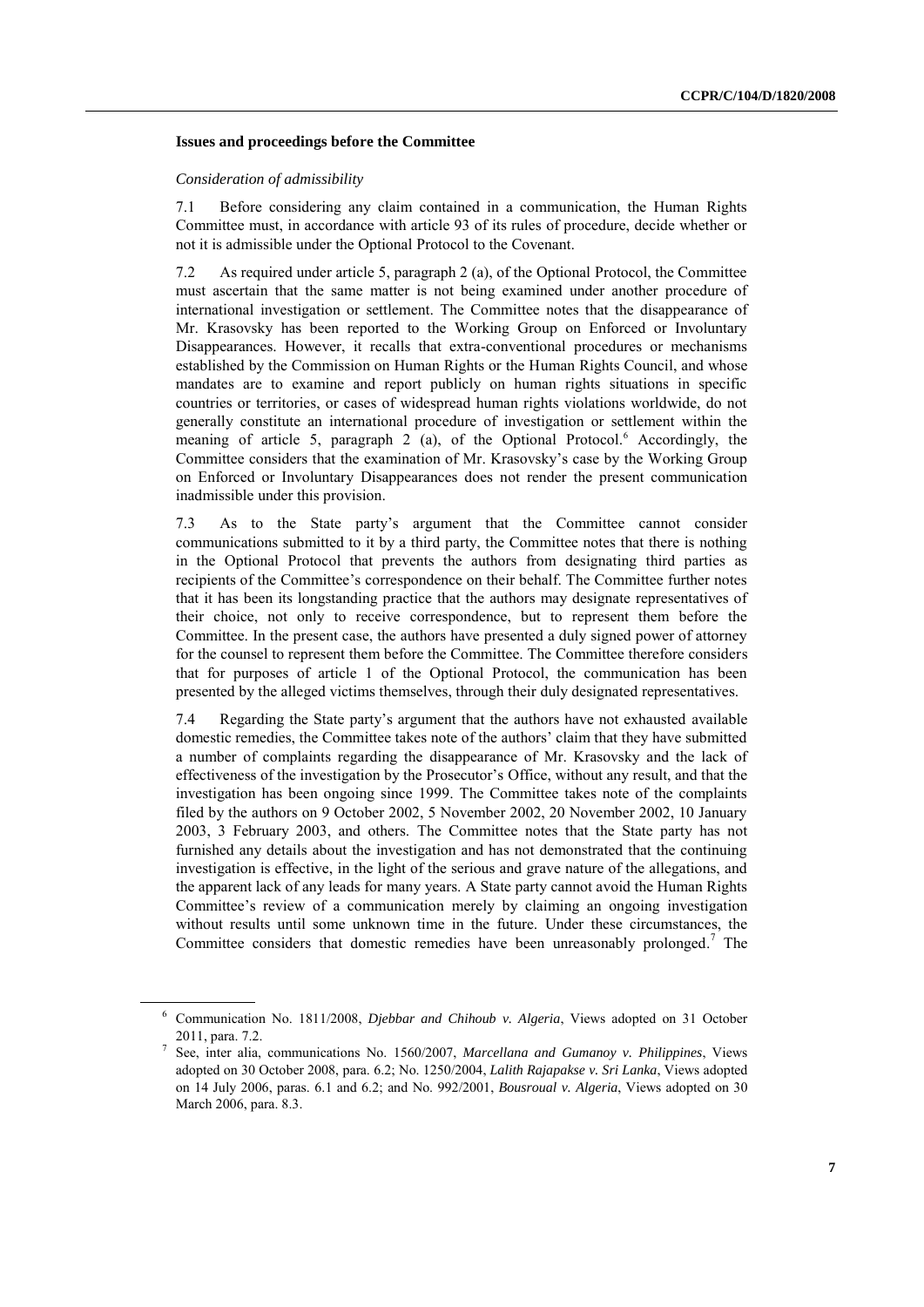Committee accordingly finds that article 5, paragraph 2 (b), of the Optional Protocol does not preclude it from considering the communication.

7.5 The Committee considers that the authors' claims are sufficiently substantiated for purposes of admissibility, and therefore proceeds to consider them on the merits, in accordance with article 5, paragraph 2, of the Optional Protocol.

#### *Consideration of the merits*

8.1 The Human Rights Committee has considered the present communication in the light of all the information made available to it by the parties, as provided in article 5, paragraph 1, of the Optional Protocol.

8.2 The Committee notes the authors' claim that articles 6, 7, 9 and 10 of the Covenant have been violated by the State party because of the enforced disappearance of Mr. Krasovsky. The Committee recalls its jurisprudence that, in addition to effective protection of Covenant rights, States parties must ensure that individuals also have accessible and effective remedies to vindicate those rights.<sup>8</sup> The Committee notes that the submissions before it do not contain sufficient information to clarify the cause of Mr. Krasovsky's disappearance or presumed death, or the identity of any person who may have been involved, and therefore do not show a sufficient nexus between the disappearance of Mr. Krasovsky and the action and activities of the State party that allegedly led to the disappearance. In these circumstances, the Committee is of the view that the facts before it do not allow it to conclude that the disappearance of Mr. Krasovsky was carried out by the State party itself. Nor are they sufficient to establish a violation of articles 9 and 10 of the Covenant.

8.3 The Committee recalls that State parties have a positive obligation to ensure the protection of individuals against violations of Covenant rights, which may be committed not only by its agents, but also by private persons or entities.<sup>9</sup> The Committee further recalls its general comment No. 31, according to which States must establish appropriate judicial and administrative mechanisms for addressing claims of rights violations (para. 15), and that criminal investigation and consequential prosecution are necessary remedies for violations of human rights such as those protected by articles 6 and 7 of the Covenant.<sup>10</sup> In the instant case, the Committee observes that the numerous complaints filed by the authors have not led to the arrest or prosecution of a single perpetrator. The Committee further observes not only the failure of the State to conduct a proper investigation but also the failure to explain at which stage the proceedings are, 10 years after the disappearance of Mr. Krasovsky. In the absence of an explanation of the lack of progress in the investigation by the State party, and in view of the information before it, the Committee concludes that the State party has violated its obligations under article 2, paragraph 3, read in conjunction with articles 6 and 7, for failure to properly investigate and take appropriate remedial action regarding the disappearance of Mr. Krasovsky.

9. The Human Rights Committee, acting under article 5, paragraph 4, of the Optional Protocol to the International Covenant on Civil and Political Rights, is therefore of the view

<sup>8</sup> General comment No. 31 (2004) on the nature of the general legal obligation imposed on States parties to the Covenant, para. 15 (*Official Records of the General Assembly, Fifty-ninth Session, Supplement No. 40*, vol. I (A/59/40 (Vol. I)), annex III).

<sup>&</sup>lt;sup>9</sup> Ibid., para. 8.

<sup>10</sup> See also communications No. 1619/2007, *Pestaño v. Philippines*, Views adopted on 23 March 2010, para. 7.2; No. 1447/2006, *Amirov v. Russian Federation*, Views adopted on 2 April 2009, para. 11.2; and No. 1436/2005, *Sathasivam and Saraswathi v. Sri Lanka*, Views adopted on 8 July 2008, para. 6.4.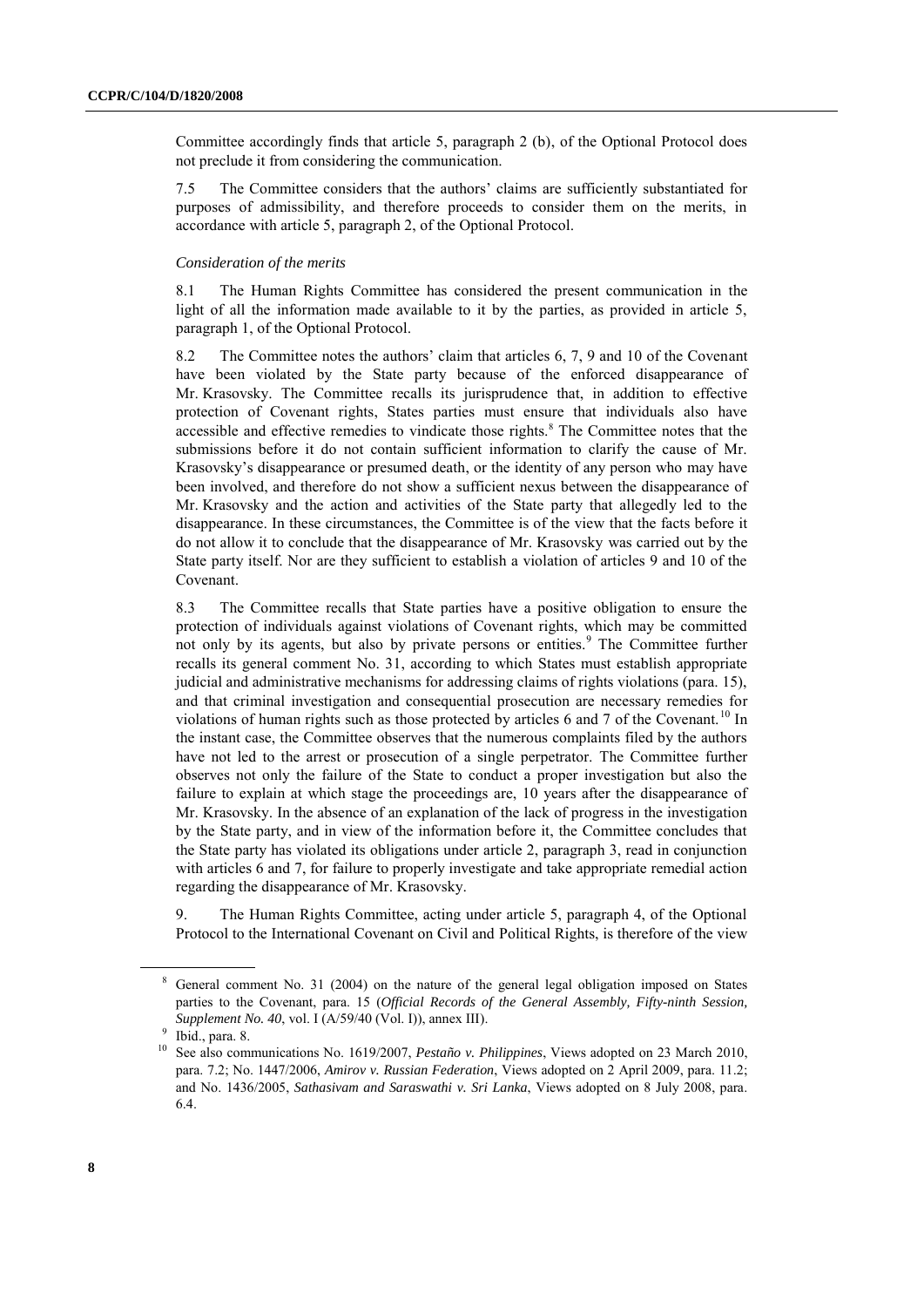that the facts as found by the Committee reveal violations by Belarus of article 2, paragraph 3, read in conjunction with articles 6 and 7 of the Covenant.

10. In accordance with article 2, paragraph 3 (a), of the Covenant, the State party is under an obligation to provide the author with an effective remedy, which should include a thorough and diligent investigation of the facts, the prosecution and punishment of the perpetrators, adequate information about the results of its inquiries, and adequate compensation to the authors. The State party should also take measures to ensure that such violations do not recur in the future.

11. Bearing in mind that, by becoming a party to the Optional Protocol, the State party has recognized the competence of the Committee to determine whether there has been a violation of the Covenant or not and that, pursuant to article 2 of the Covenant, the State party has undertaken to ensure to all individuals within its territory and subject to its jurisdiction the rights recognized in the Covenant, and to provide an effective and enforceable remedy in case a violation has been established, the Committee wishes to receive from the State party, within 180 days, information about the measures taken to give effect to the Committee's Views. The State party is also requested to publish the present Views and to have them widely disseminated in Belarusian and Russian in the State party.

[Adopted in English, French and Spanish, the English text being the original version. Subsequently to be issued also in Arabic, Chinese and Russian as part of the Committee's annual report to the General Assembly.]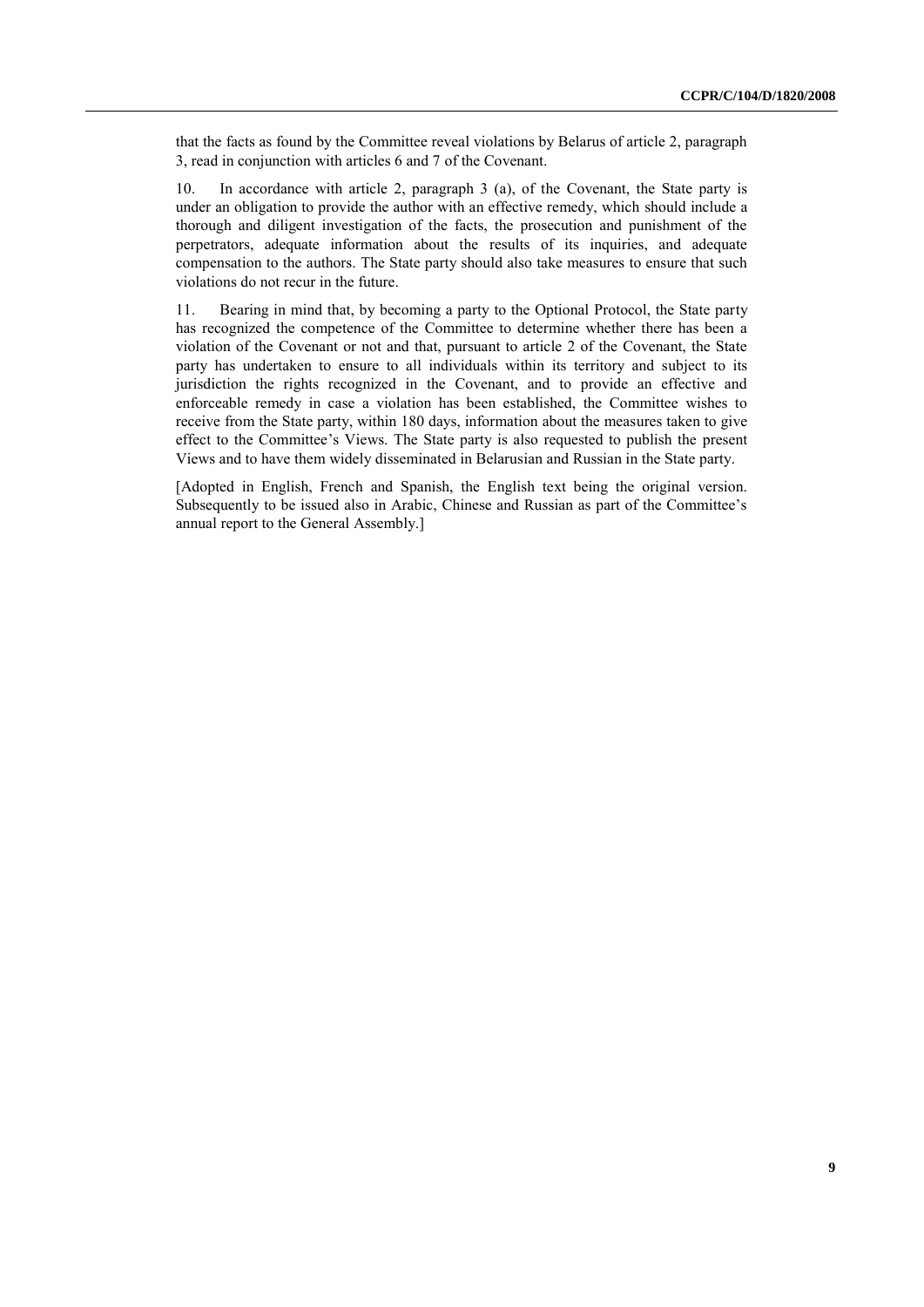## **Appendix**

### **Individual opinion by Committee member Mr. Fabián Omar Salvioli (dissenting)**

1. I deeply regret that I must dissent from the Committee's decision in the findings reached by the majority on considering communication No. 1820/2008, *Krasovskaya v. Belarus*. I feel obliged to set out my position, as reflected in the following paragraphs.

2. The complexity of the facts before the Human Rights Committee in its consideration of the Krasovskaya case—and especially the volume and quality of evidence—led it to conclude that Belarus was responsible for violating article 2, paragraph 3, of the International Covenant on Civil and Political Rights, read in conjunction with articles 6 and 7.

3. However, the international responsibility of a State for violating an international human rights instrument is objective in nature, and the evidence is not governed by the same parameters as in internal law. In particular, the victims' representatives cannot be placed under an obligation to present evidence that is impossible to obtain without due cooperation from the State.

4. In the instant case, the Committee "observes that the numerous complaints filed by the authors have not led to the arrest or prosecution of a single perpetrator. The Committee further observes not only the failure of the State to conduct a proper investigation but also the failure to explain at which stage the proceedings are, 10 years after the disappearance of Mr. Krasovsky" (para. 8.3). Shortly before that, the Committee "notes that the submissions before it do not contain sufficient information to clarify the cause of Mr. Krasovsky's disappearance or presumed death, or the identity of any person who may have been involved, and therefore do not show a sufficient nexus between the disappearance of Mr. Krasovsky and the action and activities of the State party that allegedly led to the disappearance. In these circumstances, the Committee is of the view that the facts before it do not allow it to conclude that the disappearance of Mr. Krasovsky was carried out by the State party itself" (para. 8.2).

5. According to this analysis, the State is benefiting from its own inaction: there was no proper investigation or even a minimum of court proceedings, no progress was made in arresting or prosecuting anyone, and therefore the Committee has no means of proving the State's responsibility for the victim's disappearance.

6. Yet a different conclusion could be reached if due weight is given to circumstantial evidence and indications: the arrest of the victim and the harassment to which he was subjected because of his activities in support of members of the political opposition, especially Mr. Gonchar, are established; it is also proved that he was arrested by various persons together with this known political dissident and that, since that time, he has disappeared; lastly, it has been confirmed that the State did not make the slightest effort to conduct a proper investigation of the facts.

7. In addition, the petitioners have submitted a memorandum prepared by a Rapporteur of the Parliamentary Assembly of the Council of Europe setting out the results of its investigation of four disappearances, including that of Mr. Krasovsky. The State has responded by indicating that it is not a member of the Council of Europe. Of this there is no doubt, but what should be considered is not whether or not the State belongs to the Council of Europe, but documentary evidence resulting from an investigation directly related to the case. The Committee's position should be that, given the lack of a response to the